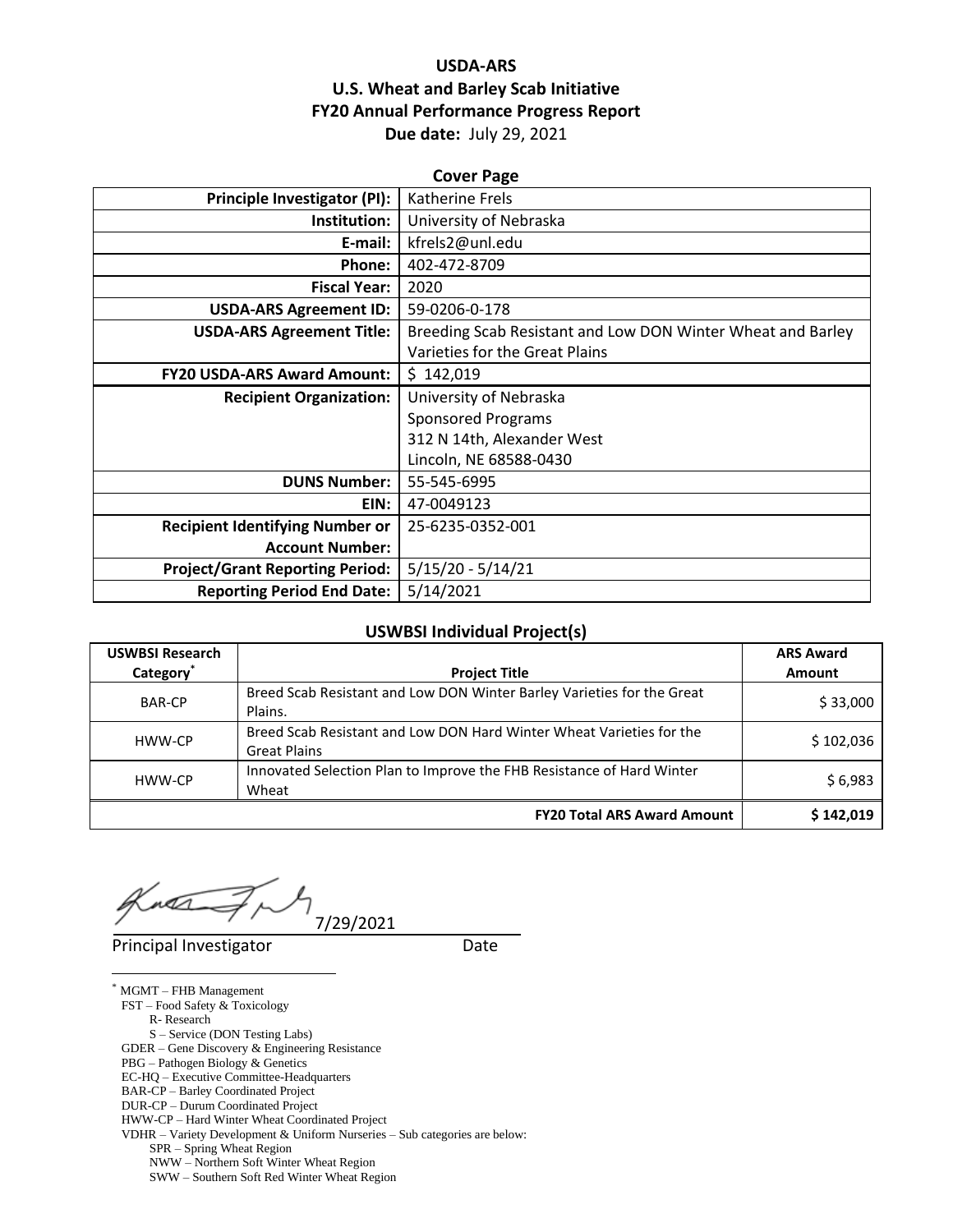**Project 1:** *Breed Scab Resistant and Low DON Winter Barley Varieties for the Great Plains.*

## **1. What are the major goals and objectives of the research project?**

This report for each project was prepared by Dr. P.S. Baenziger, who supervised this project from 5/15/20 until his retirement on 5/3/21. Dr. Katherine Frels is his successor at UNL.

Our goal is to develop winter barley cultivars that are resistant to Fusarium head blight and accumulate reduced levels of DON following infection. Specifically we will address the following Barley‐CP objectives *3. Evaluate and implement new breeding methods to increase resistance to FHB and the accumulation of mycotoxins. 4. Develop new barley varieties with enhanced resistance to FHB and lower mycotoxins. 9. Evaluate chemical, biological and cultural management strategies that reduce FHB and/or mycotoxin accumulation in barley. 10. Develop and promote best management strategies through integrated disease management that is robust to conditions experienced in barley production fields in diverse geographies.*

**2. What was accomplished under these goals or objectives?** *(For each major goal/objective, address these three items below.)*

## **a) What were the major activities?**

We had our advanced and elite nurseries evaluated at Cornell U. thank to Dr. Mark Sorrells in 2020. We had a few elite lines evaluated by Dr. Christina Cowger in 2020. We added our advanced and elite barley to our scab misting nursery in the fall of 2020 and obtained our first results in 2021. Dr. Sorrells evaluated our advanced lines in 2020‐21 and Dr. Cowger evaluated our elite lines in regional nurseries. We collected resistant barley lines from the barley community and began making crosses to enhance the level of FHB tolerance and low DON in winter barley.

## **b) What were the significant results?**

Based on the 2020 data from Dr. Sorrels, all of the advanced and elite barley lines were susceptible. Based on the data on four lines from Dr. Cowger, a few of our lines were better than susceptible. Now that we have a base line of susceptibility and entries from our misting trials, we can begin submitting lines for DON testing and also begin using fungicides to control FHB.

## **c) List key outcomes or other achievements.**

NB15420, a new winter barley, was released in 2021. It is a major advance over the previous winter barleys (9% higher yielding than P‐845, a popular winter hardy barley) with equivalent or better winter hardiness. NB15420 will be a general release.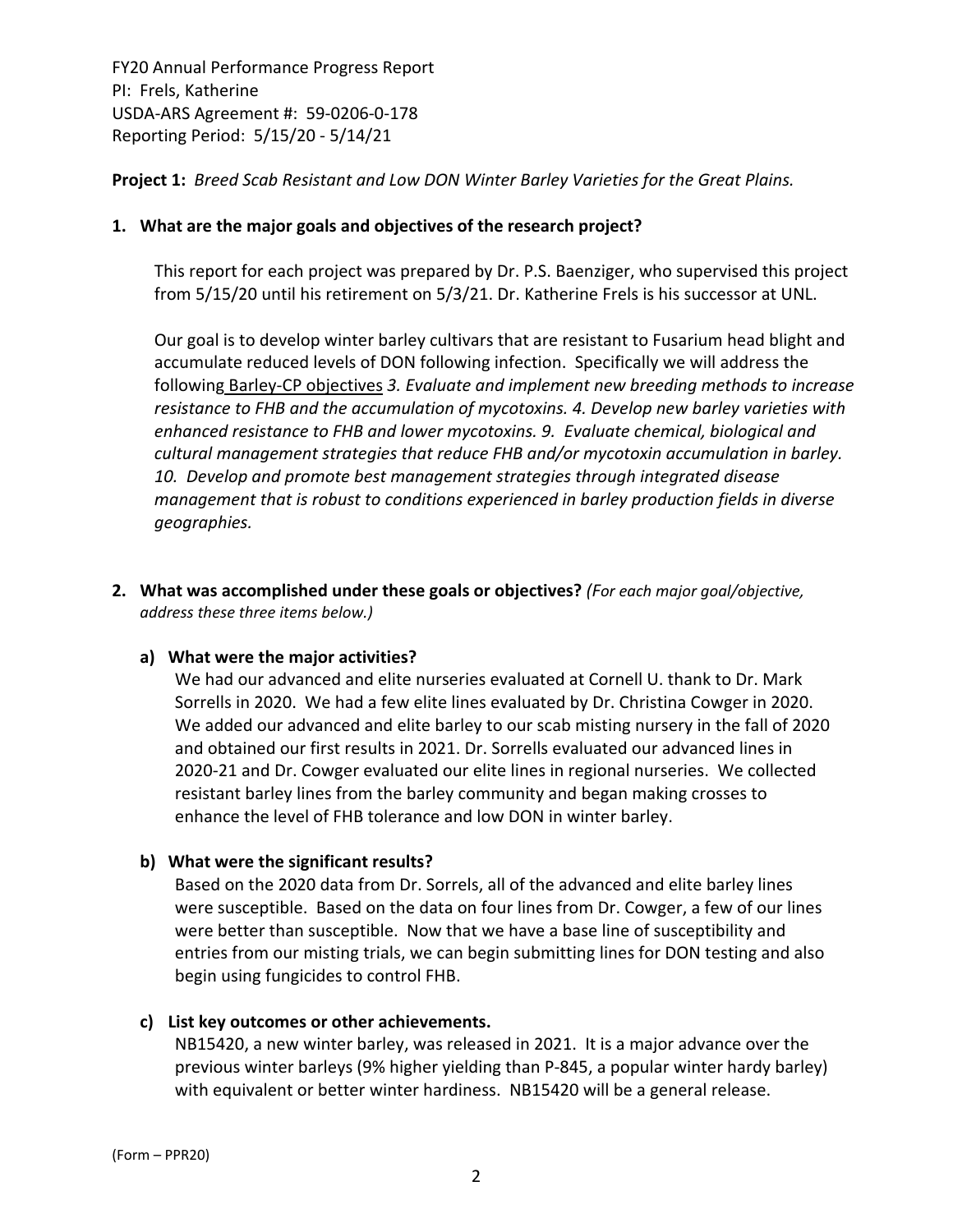# **3. Was this research impacted by the COVID‐19 pandemic (i.e. university shutdowns and/or restrictions, reduced or lack of support personnel, etc.)? If yes, please explain how this research was impacted or is continuing to be impacted.**

We were fortunate in that our crossing block in 2021 was allowed and we had pretty much full staff. The summer of 2020 and our harvest was extremely difficult due to single person per car and combines unless you were related or a roommate capped by covid‐19 infections in one combine crew at the end of harvest. All in all, we survived.

## **4. What opportunities for training and professional development has the project provided?**

Ms. Fang Wang leads our barley breeding effort. She received hands on breeding experience and is expected to graduate in Dec. 2021. She will be replaced by Ms. Sheryl Sierra who has been working with Fang for the past 10 months. Both students worked with Dr. Wegulo's team to learn plant pathology, specifically FHB. Fang attended the virtual FHB Forum in 2020.

## **5. How have the results been disseminated to communities of interest?**

We continue to use twitter and university outreach publications to reach our growers. In addition, our release system in undergoing revision and we expect better communication with seed dealers and growers in the future. Barley is discussed at field days, seed days, with maltsters, and brewers. While barley is grown on approximately 60,000 acres in the Southern Great Plains which is smaller than the triticale acreage (estimated to be 400,000+ acres) and the wheat acreage, the combined new marketing strategy should increase barley's visibility in the Great Plains.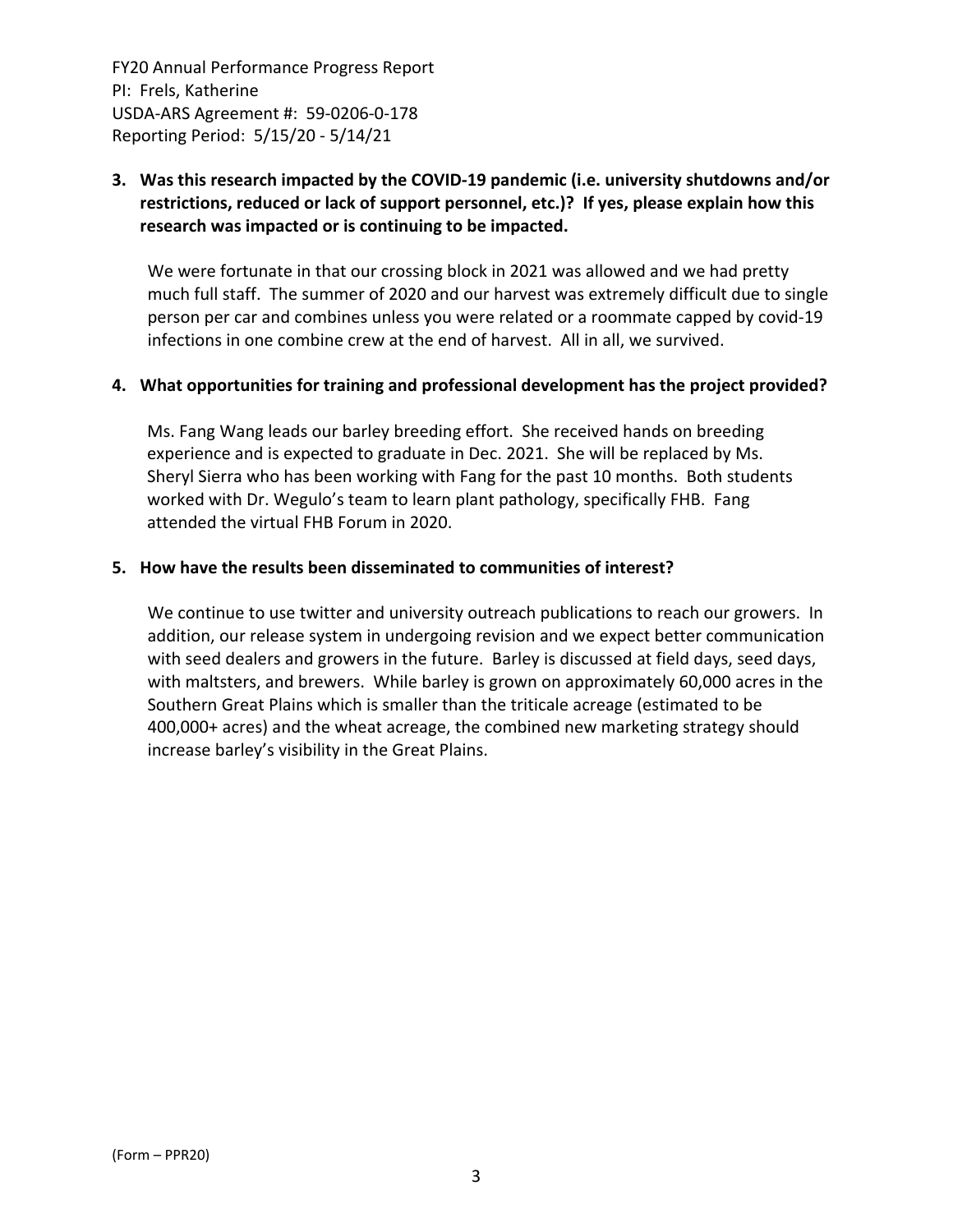**Project 2:** *Breed Scab Resistant and Low DON Hard Winter Wheat Varieties for the Great Plains*

## **1. What are the major goals and objectives of the research project?**

Our goal is to develop hard winter wheat cultivars that are resistant to Fusarium head blight and accumulate reduced levels of DON following infection. Specifically we will address the following objectives and associated research activities: Objective 1, associated activities. *Increase efficiency of coordinated project breeding programs to develop and release FHB resistant varieties.* 2. *Characterize genotype x fungicide "specific" treatment responses for enhancing FHB resistance and the reduction of DON 3. Test and evaluate regional germplasm to include breeding lines from the public and private breeding programs;* Objective 2, associated activity 2*. Enhance selection efficiency through technologies such as genomic selection, marker‐assisted selection, doubled haploid production and/or high throughput phenotyping leading to pyramiding of major and minor genes for FHB resistance, and* Objective 3.*Enhance communication and coordination to increase the impact of our research beyond the region.* 

**2. What was accomplished under these goals or objectives?** *(For each major goal/objective, address these three items below.)*

## **a) What were the major activities?**

We continued to make crosses to FHB tolerant and low DON accumulating lines (~90 crosses involving line with native FHB tolerance and low DON accumulation and those having known FHB major tolerance genes, e.g. *Fhb1*). We advanced the segregating populations and continue to develop lines with good native and major gene tolerance to FHB and have low DON accumulation. We continue to grow our preliminary, advanced and elite trials with and without fungicides at Lincoln to determine the effect of disease (with a major emphasis on FHB) on our lines. We continue to test the regional trials for FHB and DON accumulation.

## **b) What were the significant results?**

In 2020, the application of fungicides in our elite lines increased grain yield by 6% indicating a relatively low disease year. We continue to identify native resistance in our lines. Approximately one half of our better FHB tolerant and low DON lines have native resistance and the other half have major gene resistance (e.g. *Fhb1*). We have backcrossed *Fhb1* into six very important lines (LCS Valiant (NE10478‐1) and five advanced experimental lines). The lines with *Fhb1* are better than their recurrent parent and those without native resistance in the background are marketed better. The regional tests continues to provide data to other programs on their lines and to growers on lines they may grow, as well as, confirms data coming from our program.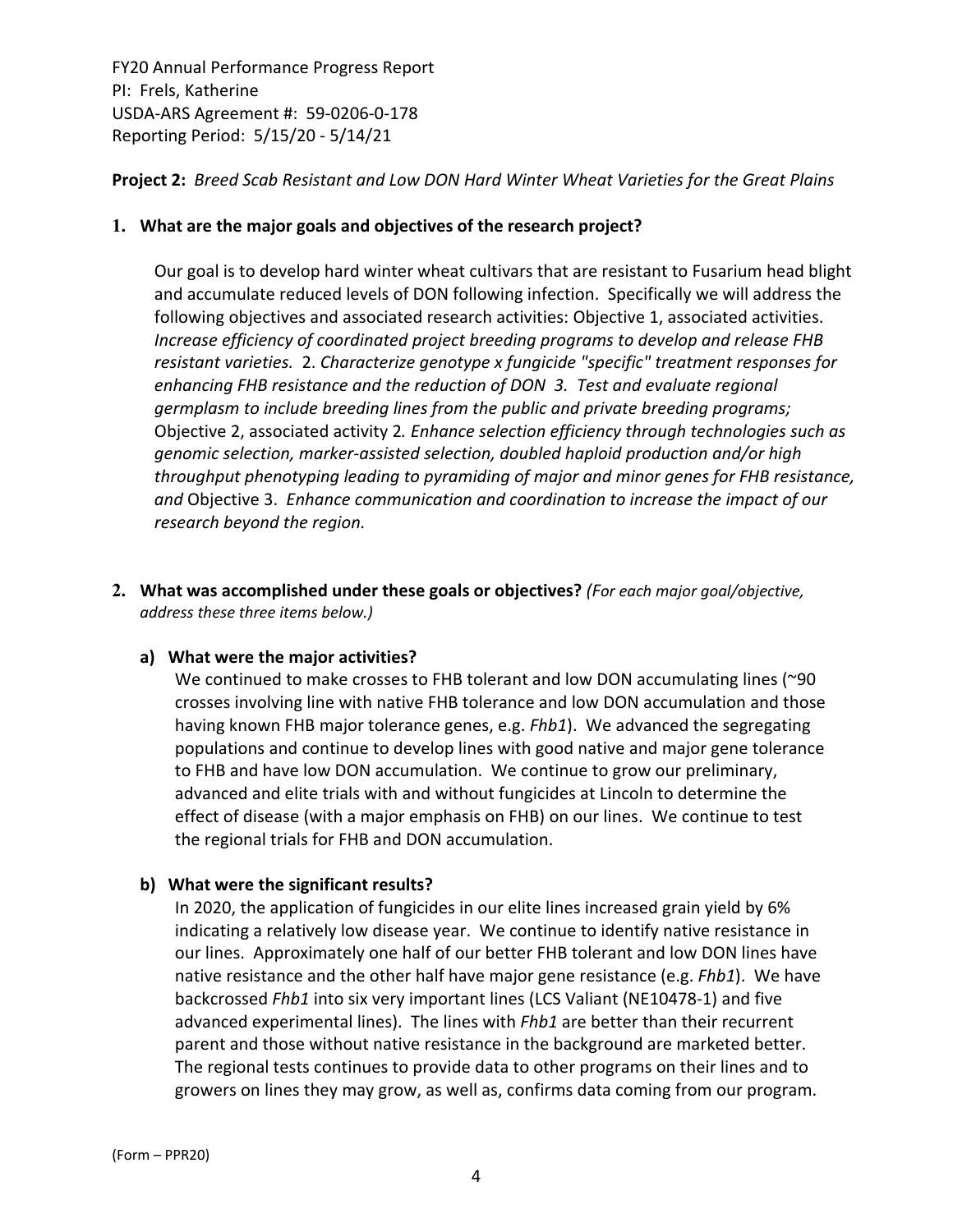## **c) List key outcomes or other achievements.**

The major outcome was the release of 'Epoch" (NE15420) hard red winter wheat for irrigated production in Nebraska. It was a general release. Epoch has excellent grain yield, test weight, and protein content under irrigation. Epoch is moderately resistant to stem and stripe rust, and moderately susceptible to leaf rust and FHB. It is moderately high levels of DON accumulation. The backcross lines are being selected for use as parents and potential release.

# **3. Was this research impacted by the COVID‐19 pandemic (i.e. university shutdowns and/or restrictions, reduced or lack of support personnel, etc.)? If yes, please explain how this research was impacted or is continuing to be impacted.**

We were fortunate in that our crossing block in 2021 was allowed and we had pretty much full staff. The summer of 2020 and our harvest was extremely difficult due to single person per car and combines unless you were related or a roommate capped by covid‐19 infections in one combine crew at the end of harvest. All in all, we survived.

## **4. What opportunities for training and professional development has the project provided?**

Ms. Fang Wang was involved in the backcross population development and has learned breeding and molecular marker techniques, as well as, how to release germplasm from this effort.

## **5. How have the results been disseminated to communities of interest?**

We continue to use twitter and university outreach publications to reach our growers. In addition, our release system in undergoing revision and we expect better communication with seed dealers and growers in the future. Winter wheat is discussed at field days, seed days, and at the Wheat Quality Council and Nebraska Crop Improvement Days. Our FHB data is presented with every new cultivar to allow seed dealers, growers, millers, and bakers to be better able to select lines for their region. The combined new marketing strategy should increase wheat's visibility in the Great Plains.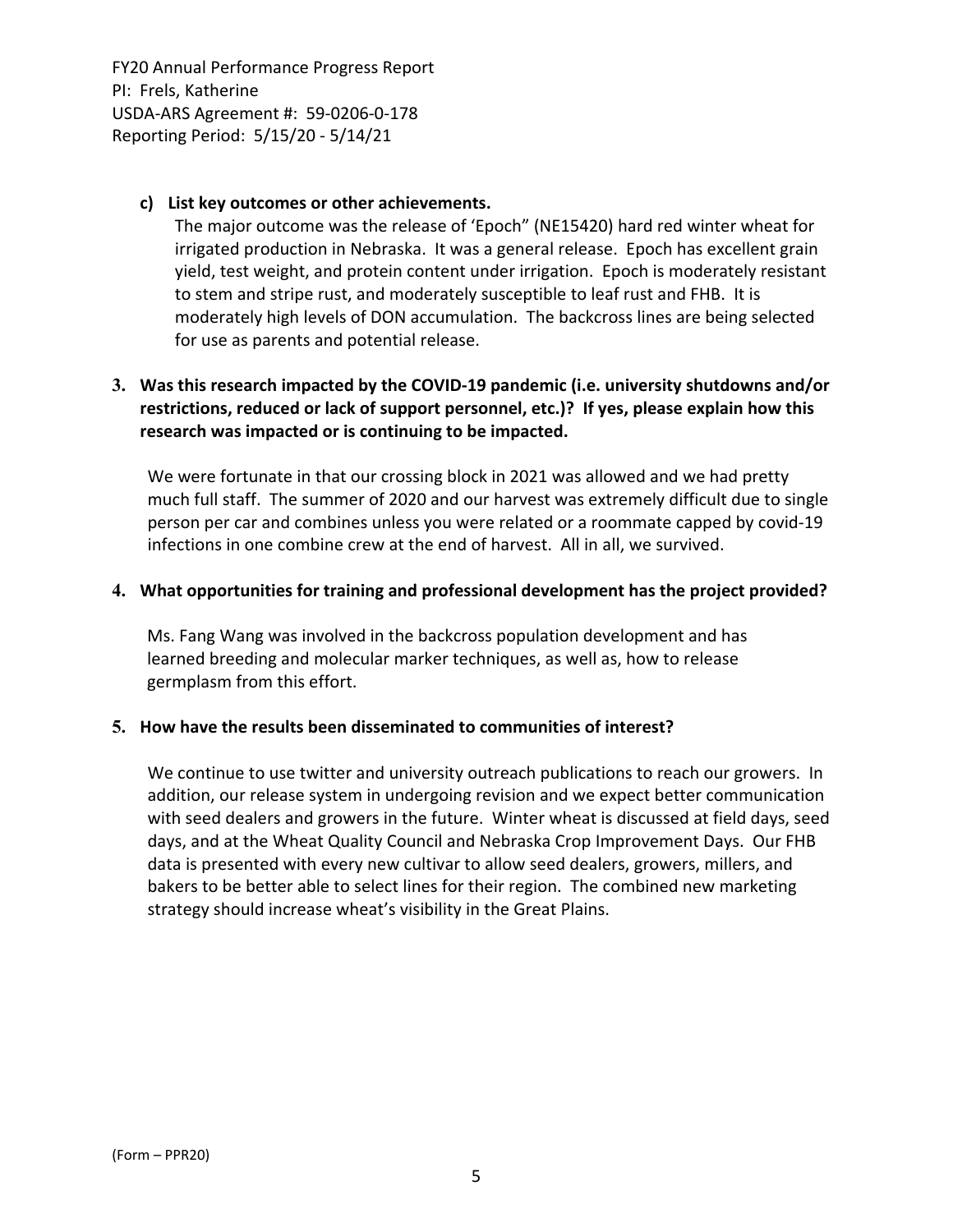## **Project 3:** *Innovated Selection Plan to Improve the FHB Resistance of Hard Winter Wheat*

## **1. What are the major goals and objectives of the research project?**

Our goal is to develop HWW cultivars that are resistant to FHB and accumulate reduced levels of DON following infection. Specifically we will addressthe following objectives and associated research activities: 1. *Increase efficiency of coordinated project breeding programs to develop and release FHB resistant varieties; and* Objective 2, associated activity 2*. Enhance selection efficiency through technologies such as genomic selection, marker‐assisted selection, doubled haploid production and/or high throughput phenotyping leading to pyramiding of major and minor genes for FHB resistance.* 

**2. What was accomplished under these goals or objectives?** *(For each major goal/objective, address these three items below.)*

## **a) What were the major activities?**

Two hundred lines from Nebraska and 200 lines from South Dakota were sent to Dr. Clay Sneller for phenotyping in 2020. The lines were also phenotyped and genotyped in the respective states. In the fall of 2020 an additional 200 lines from Nebraska and 200 lines from South Dakota were sent to Dr. Clay Sneller for phenotyping in 2021. The lines were also phenotyped and genotyped in the respective states. The 2021 lines included slightly fewer new lines and about 20 lines from the previous year to determine the environmental effects on the phenotyping. Genomic analyses were run on the lines and the first effort to develop genomic selection (GS) algorithms were initiated

## **b) What were the significant results?**

Based upon the phenotyping in NE and OH, the best FHB tolerant and low DON lines had either native resistance or *Fhb1*. It was impressive to see that the phenotyping identified both sets of lines. Also, while the data from OH was extremely valuable as it has a more consistent FHB infection, the data from NE was actually better for the first attempt at GS, indicated the importance of our local screen with all of its weather related difficulties.

## **c) List key outcomes or other achievements.**

This is the first year of the project and it is too early to have key outcomes or other achievements beyond what is listed in the significant results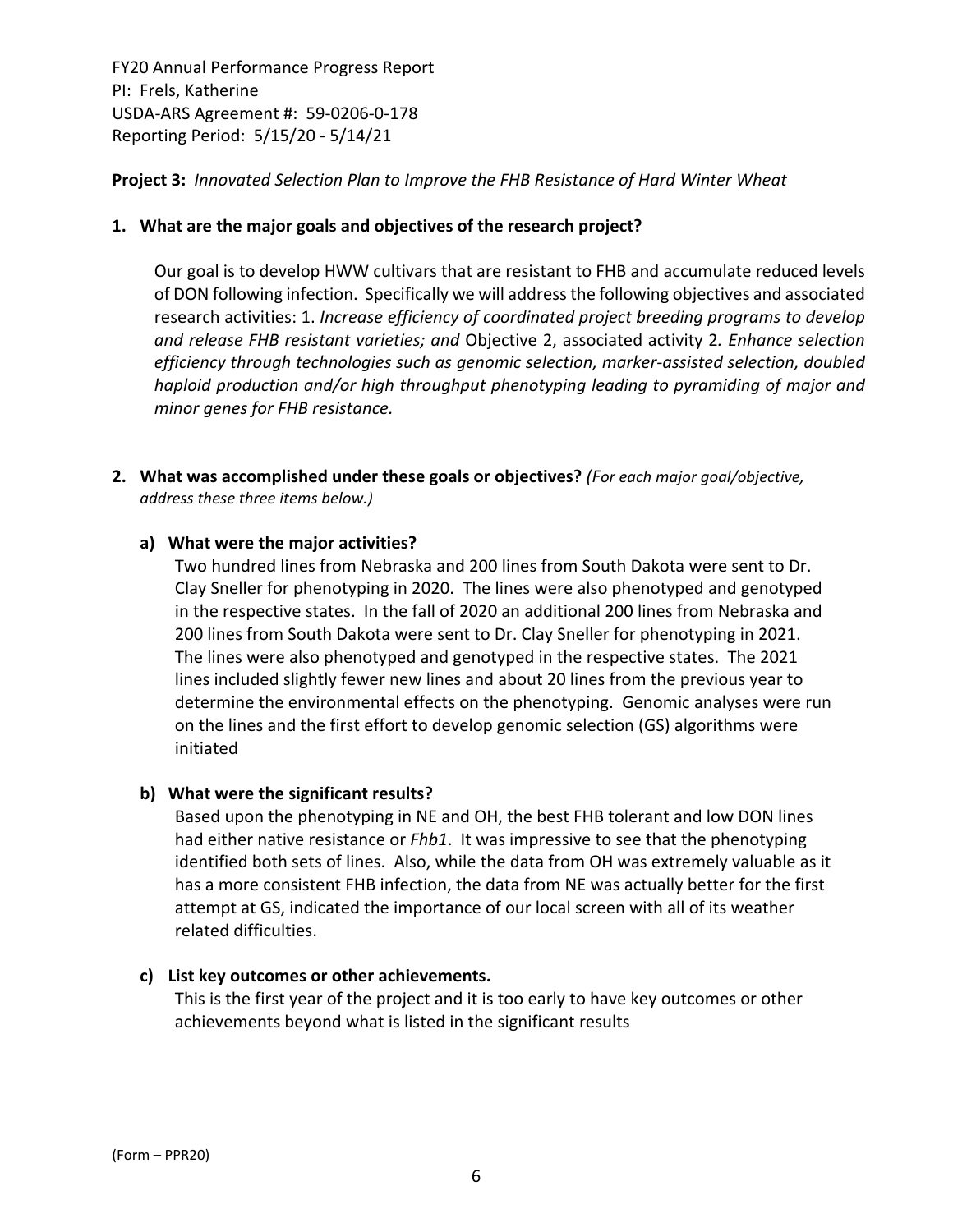# **3. Was this research impacted by the COVID‐19 pandemic (i.e. university shutdowns and/or restrictions, reduced or lack of support personnel, etc.)? If yes, please explain how this research was impacted or is continuing to be impacted.**

As this project relied upon Dr. Sneller and OSU for the major phenotyping effort beyond what is listed in our effort to phenotype lines in NE (see previous project), the covid-19 pandemic was relatively minor for NE on this project.

## **4. What opportunities for training and professional development has the project provided?**

Ms. Fang Wang learned genomic selection protocols which will be a significant part of her dissertation.

## **5. How have the results been disseminated to communities of interest?**

It is too early to disseminate results, but Fang will present at the next Scab Forum.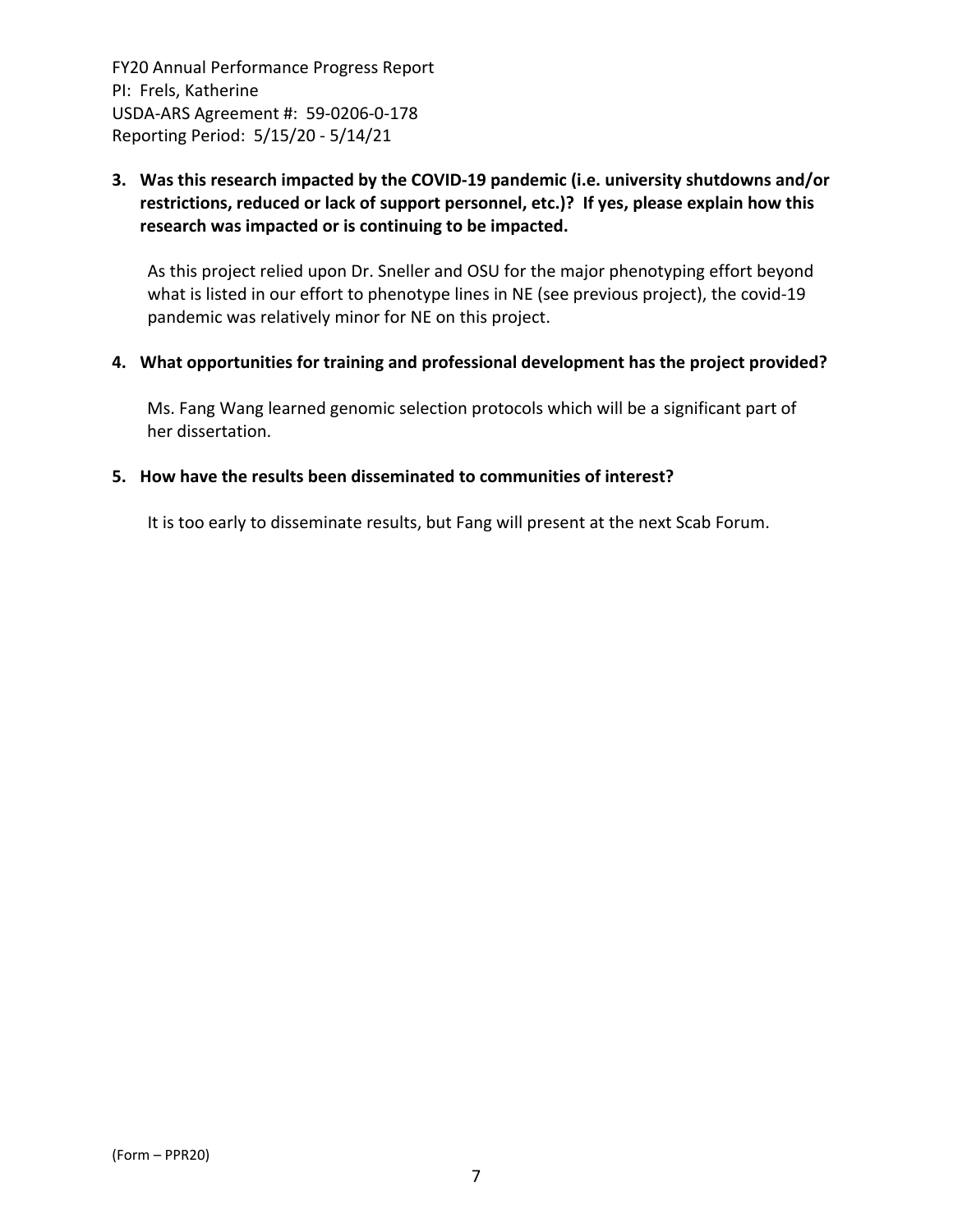# **Training of Next Generation Scientists**

**Instructions:** Please answer the following questions as it pertains to the FY20 award period (5/15/20 ‐ 5/14/21). The term "support" below includes any level of benefit to the student, ranging from full stipend plus tuition to the situation where the student's stipend was paid from other funds, but who learned how to rate scab in a misted nursery paid for by the USWBSI, and anything in between.

- **1. Did any graduate students in your research program supported by funding from your USWBSI grant earn their MS degree during the FY20 award period?** ☒Yes ☐No **If yes, how many?** 2
- **2. Did any graduate students in your research program supported by funding from your USWBSI grant earn their Ph.D. degree during the FY20 award period?** ☒Yes ☐No **If yes, how many?** 4
- **3. Have any post docs who worked for you during the FY20 award period and were supported by funding from your USWBSI grant taken faculty positions with universities?** ☐Yes ☒No **If yes, how many?** 0
- **4. Have any post docs who worked for you during the FY20 award period and were supported by funding from your USWBSI grant gone on to take positions with private ag‐ related companies or federal agencies?**

☐Yes ☒No **If yes, how many?** 0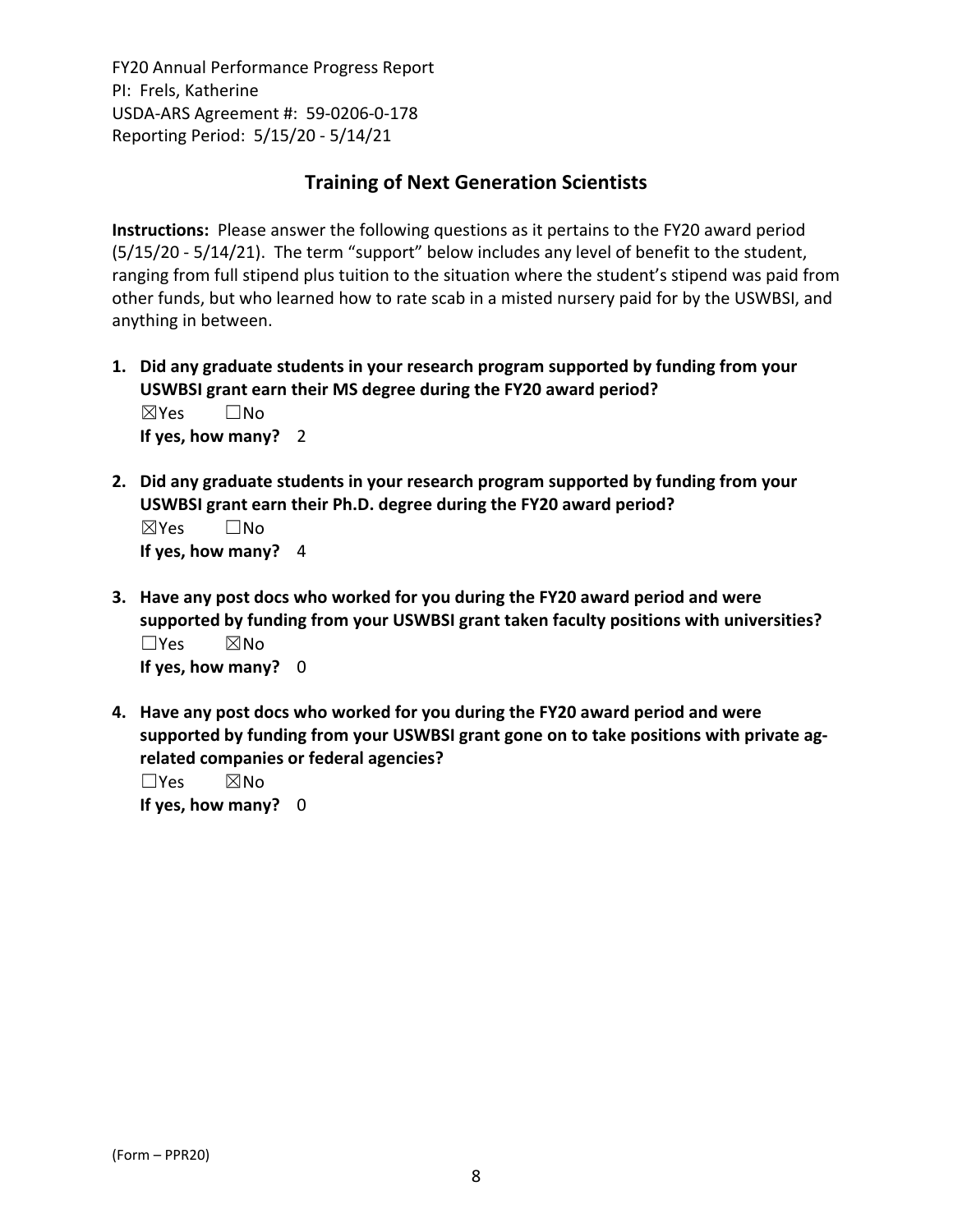# **Release of Germplasm/Cultivars**

**Instructions:** In the table below, list all germplasm and/or cultivars released with full or partial support through the USWBSI during the FY20 award period (5/15/20 - 5/14/21). All columns must be completed for each listed germplasm/cultivar. Use the key below the table for Grain Class abbreviations. 

| <b>Name of Germplasm/Cultivar</b> | <b>Grain Class</b>            | <b>FHB Resistance</b>                                  | <b>FHB</b><br>Rating<br>$(0-9)$ | Year<br><b>Released</b> |
|-----------------------------------|-------------------------------|--------------------------------------------------------|---------------------------------|-------------------------|
| NB15420                           | BAR-<br>Barley                | S - Susceptible                                        | 8                               | 2021                    |
| Epoch (NE15420)                   | $HRW -$<br>Hard Red<br>Winter | MS - Moderately<br>Susceptible                         | 6                               | 2021                    |
| Click here to enter text.         | Select Grain<br>Class         | Select what represents<br>your most resistant<br>check | Enter as<br>text 0-9<br>rating  | Select Year             |
| Click here to enter text.         | Select Grain<br>Class         | Select what represents<br>your most resistant<br>check | Enter as<br>text 0-9<br>rating  | Select Year             |
| Click here to enter text.         | Select Grain<br>Class         | Select what represents<br>your most resistant<br>check | Enter as<br>text 0-9<br>rating  | Select Year             |
| Click here to enter text.         | Select Grain<br>Class         | Select what represents<br>your most resistant<br>check | Enter as<br>text 0-9<br>rating  | Select Year             |
| Click here to enter text.         | Select Grain<br>Class         | Select what represents<br>your most resistant<br>check | Enter as<br>text 0-9<br>rating  | Select Year             |
| Click here to enter text.         | Select Grain<br>Class         | Select what represents<br>your most resistant<br>check | Enter as<br>text 0-9<br>rating  | Select Year             |
| Click here to enter text.         | Select Grain<br>Class         | Select what represents<br>your most resistant<br>check | Enter as<br>text 0-9<br>rating  | Select Year             |
| Click here to enter text.         | Select Grain<br>Class         | Select what represents<br>your most resistant<br>check | Enter as<br>text 0-9<br>rating  | Select Year             |
| Click here to enter text.         | Select Grain<br>Class         | Select what represents<br>your most resistant<br>check | Enter as<br>text 0-9<br>rating  | Select Year             |
| Click here to enter text.         | Select Grain<br>Class         | Select what represents<br>your most resistant<br>check | Enter as<br>text 0-9<br>rating  | Select Year             |
| Click here to enter text.         | Select Grain<br>Class         | Select what represents<br>your most resistant<br>check | Enter as<br>text 0-9<br>rating  | Select Year             |

NOTE: Leave blank if you have nothing to report or if your grant did NOT include any VDHR-related projects.

**NOTE:** List the associated release notice or publication under the appropriate sub-section in the 'Publications' section of the FPR.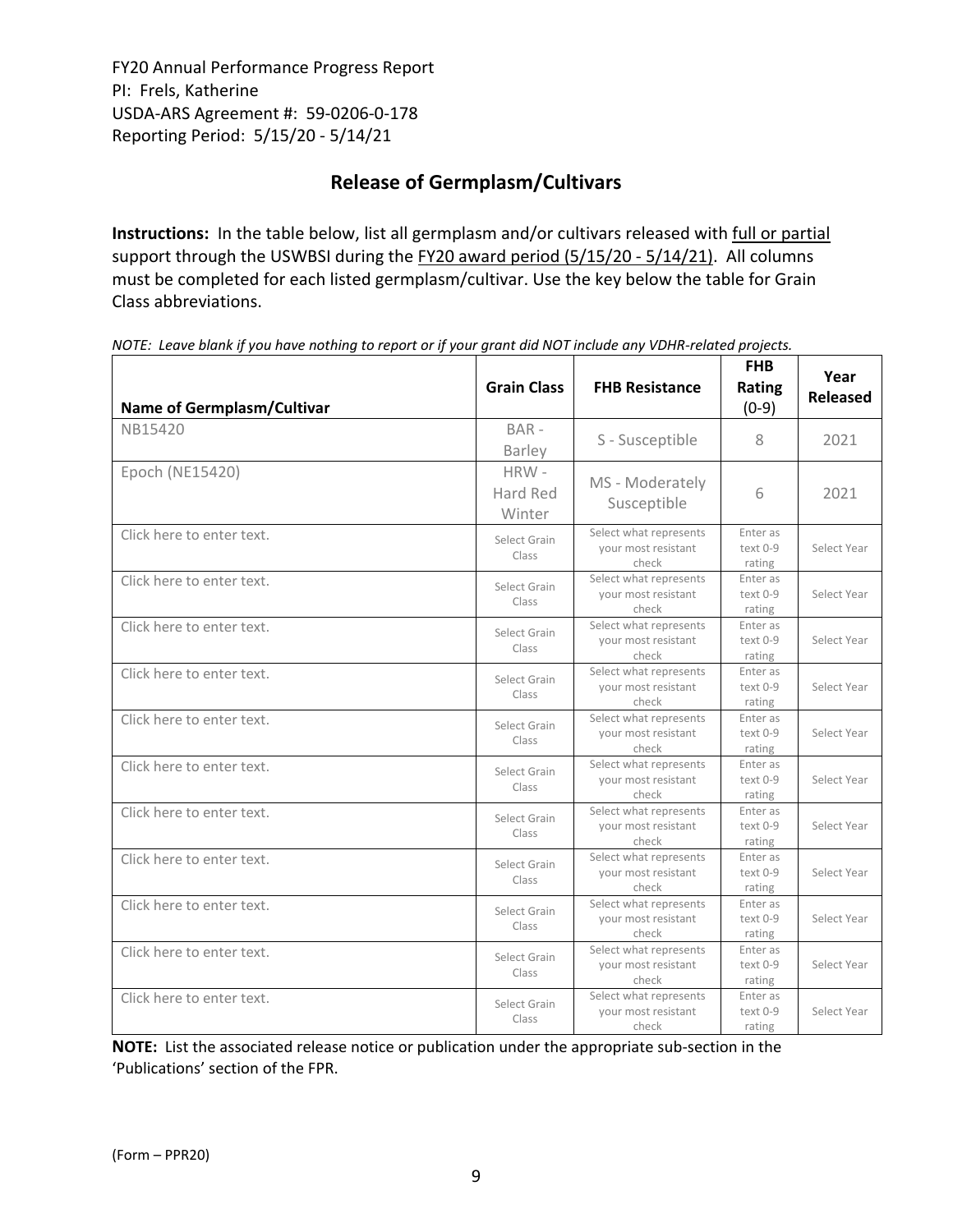# **Publications, Conference Papers, and Presentations**

**Instructions:** Refer to the PR\_Instructions for detailed more instructions for listing publications/presentations about your work that resulted from all of the projects included in the FY20 grant award. Only citations for publications published (submitted or accepted) or presentations presented during the **award period (5/15/20 ‐ 5/14/21**) should be included. If you did not publish/submit or present anything, state 'Nothing to Report' directly above the Journal publications section.

NOTE: Directly below each citation, you **must** indicate the Status (i.e. published, submitted, etc.) and whether acknowledgement of Federal support was indicated in the publication/ presentation. See example below for a poster presentation with an abstract:

Winn, Z.J., Acharya, R., Lyerly, J., Brown-Guedira, G., Cowger, C., Griffey, C., Fitzgerald, J., Mason R.E., and Murphy, J.P. (2020, Dec 7‐11). Mapping of Fusarium Head Blight Resistance in NC13‐ 20076 Soft Red Winter Wheat (p. 12). In: Canty, S., Hoffstetter, A. and Dill‐Macky, R. (Eds.), *Proceedings of the 2020 National Fusarium Head Blight [Forum](https://scabusa.org/pdfs/NFHBF20_Proceedings.pdf)*. https://scabusa.org/pdfs/NFHBF20\_Proceedings.pdf. Status: Abstract Published and Poster Presented Acknowledgement of Federal Support: YES (Abstract and Poster)

## **Journal publications.**

Baenziger, P.S., R.A. Graybosch, D.J. Rose, L. Xu, M.J. Guttieri, T. Regassa, R. N. Klein, G. R. Kruger, D. K. Santra, G. W. Hergert, S. M. Wegulo, Y. Jin, J. Kolmer, G. L. Hein, J.Bradshaw, M.‐S. Chen, G. Bai, R. L. Bowden, I. El‐Basyoni, and A. Lorenz. 2020. Registration of 'NE10589' (Husker Genetics Brand Ruth) hard red winter wheat. J. Plant Regist. 14(3): 388–397. doi: 10.1002/plr2.20068. Status: Published

Acknowledgement of Federal Support: Yes

Bolanos-Carriel, C., S.N. Wegulo, P.S. Baenziger, D. Funnell-Harris, H.E. Hallen-Adams, and K. M. Eskridge. 2020. Effects of fungicide chemical class, fungicide application timing, and environment on Fusarium head blight in winter wheat. Eur. J. Plant Pathol. 158(3): 667– 679. doi: 10.1007/s10658‐020‐02109‐3.

Status: Published

Acknowledgement of Federal Support: Yes

Bolanos‐Carriel, C., S.N. Wegulo, P.S. Baenziger, K.M. Eskridge, D. Funnell‐Harris, N. McMaster, D. G. Schmale, and H. E. Hallen‐Adams. 2020. Tri5 gene expression analysis during postharvest storage of wheat grain from field plots treated with a triazole and a